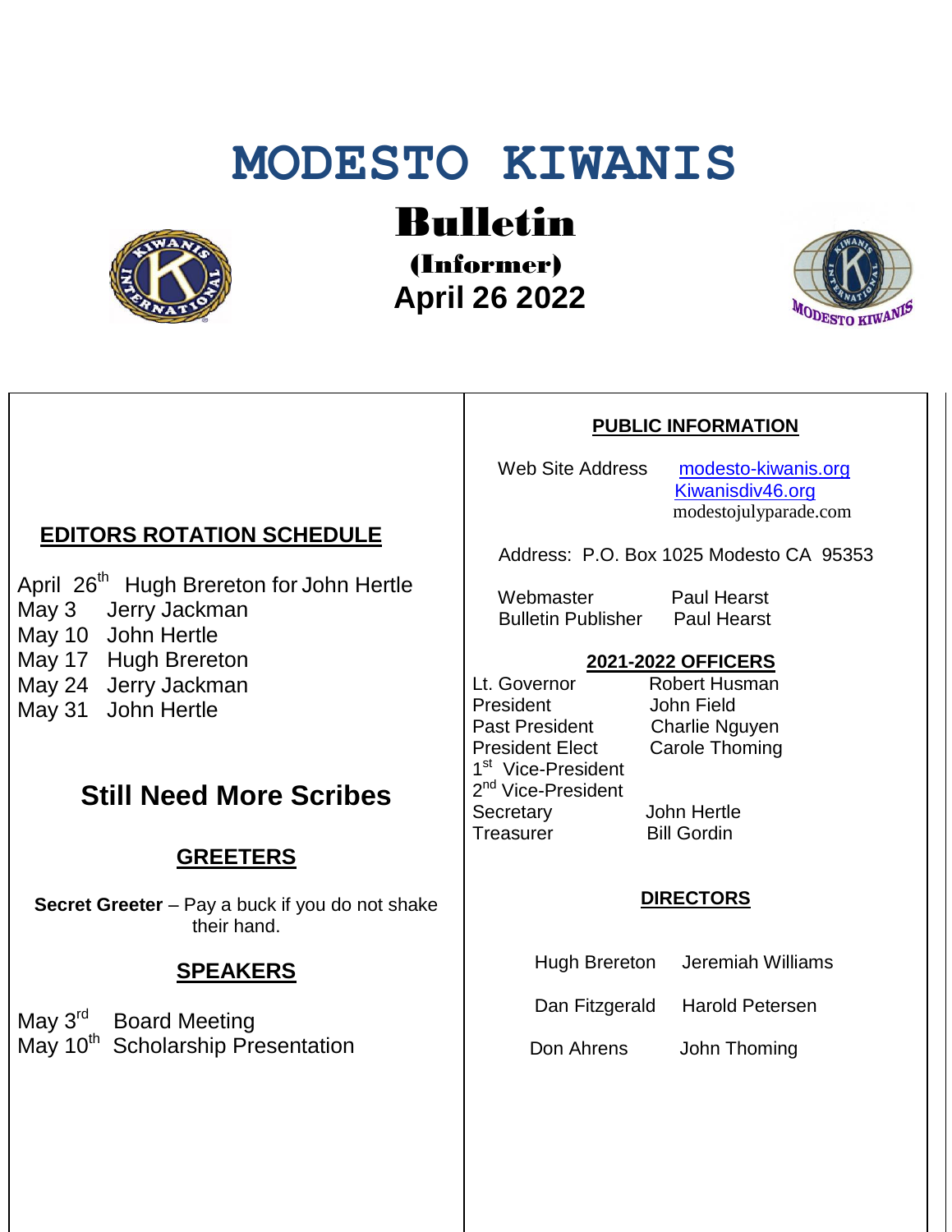1. Pledge: **Jim Mesquit** Song: **Don Ahrens** Prayer: **John Field**

Thanks guys! Well Done

2. May 19th, "Wool Growers Dinner" outing to Los Banos. 26 people have signed-up so far. Call **John Field or Carole Thoming** for details

3. 4th of July Parade Committee meeting tonight at **Margaret Trammel's** home. Things are coming together and we should be ready for the Parade which actually be on July 4th this year. Many on the Committee have done this earlier so that helps, a lot

4, May 10th meeting will be the Scholarship Program with awards to recipients at our general Tuesday meeting. This helps so many significantly

5. **Jerry Jackman** had a BIRTHDAY, but confessed to us, including requesting, asking to be lead by **Craig Haupt**, the real Kiwanis, traditional version with lots of screaming and histrionics. Your editor's pen shook when **Craig** hit is "high" key notes. **Jerry** was visibly touched with it all!

6. **Craig Haupt** saw the Accura of his dreams and finagled a deal for it. It is a 2016, with only 18,000 miles on it. It is a sport utility. He even has "home delivery" by the dealer to occur this week. All are happy, and his daughter gets the old Ford Escort (no guarantees). Craig gave us a \$10.00 donation for all of that

7. **Jerry Jackman's** daughter came to visit Jerry here with her two young sons. These are the boys Jerry used to babysit when they lived here, so it was extra special.

8. **Jim Mesquit** gave a Happy Buck for just being here. Looks good.

9. **Charlie Nguyen's** son had a Birthday last weekend, #7. A traditional Happy Birthday song probably would have scared him, so we were silent as Charlie's son was present.

10. **John Field** and his "Pickleball" (and life partner) Christine hit the courts. She beat him one out of two games, we heard (?)